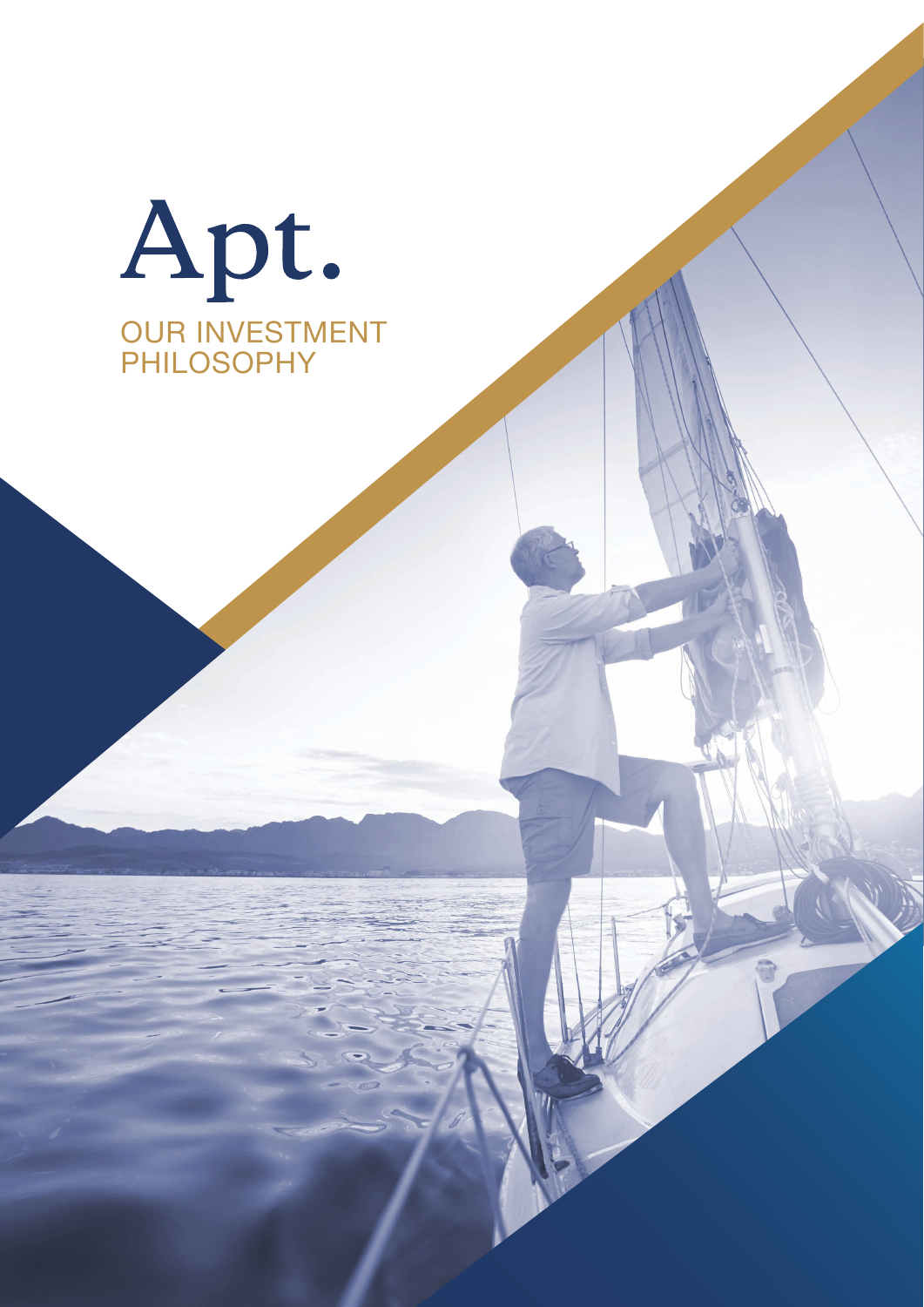# **OUR FOCUS IS ON HELPING YOU LIVE FOR TODAY WHILE PLANNING FOR TOMORROW**

At Apt Wealth Partners, it's this focus that drives our financial planning approach. Our investment philosophy is no different, focused on both helping our clients to protect their wealth, and giving them the opportunity to grow long term. Our philosophy is borne out of our long-term experience in delivering results for our clients driven by thorough research.

We understand the trust our clients place in our services. Our philosophy is designed to ensure that you always have clarity about how your money is being invested.

# **OUR INVESTMENT PHILOSOPHY**

We have built our methodology around some core principles:



# **PROTECT AND GROW:**

We know the decision to go with Apt Wealth Partners is one you will have considered thoroughly. That's why we focus on building a strategy for protecting your investments while providing the opportunity for growth.

### **TRANSPARENCY:**

It is important that you are comfortable with our investment decisions. We will ensure you understand exactly what you are invested in. Decisions around your portfolio will always be made in accordance with our agreement with you.



## **DIVERSIFICATION:**

We look at the best mix of investments to achieve the outcomes you want. This means we look at a range of investment options to uncover what suits your specific circumstances and the goals you want to reach.



## **VALUATION AND TIMING:**

We believe it's important to manage the investment implementation process and to invest when opportunities exist, not simply because cash is available. We will implement our investment strategy at a pace that suits you whilst being aware of the different stages of the market cycle.



# **THE POWER OF INCOME:**

Maximising income is a core part of our philosophy. On average, at least half of investment returns are generated from dividends. Over the longer term, particularly in low-growth periods, this percentage increases. We believe generating income plays an important role in your portfolio.

## **MINIMISING FEES:**

We want to keep fees to a minimum, so we focus on minimising investment and keeping trading costs as low as possible, without compromising quality.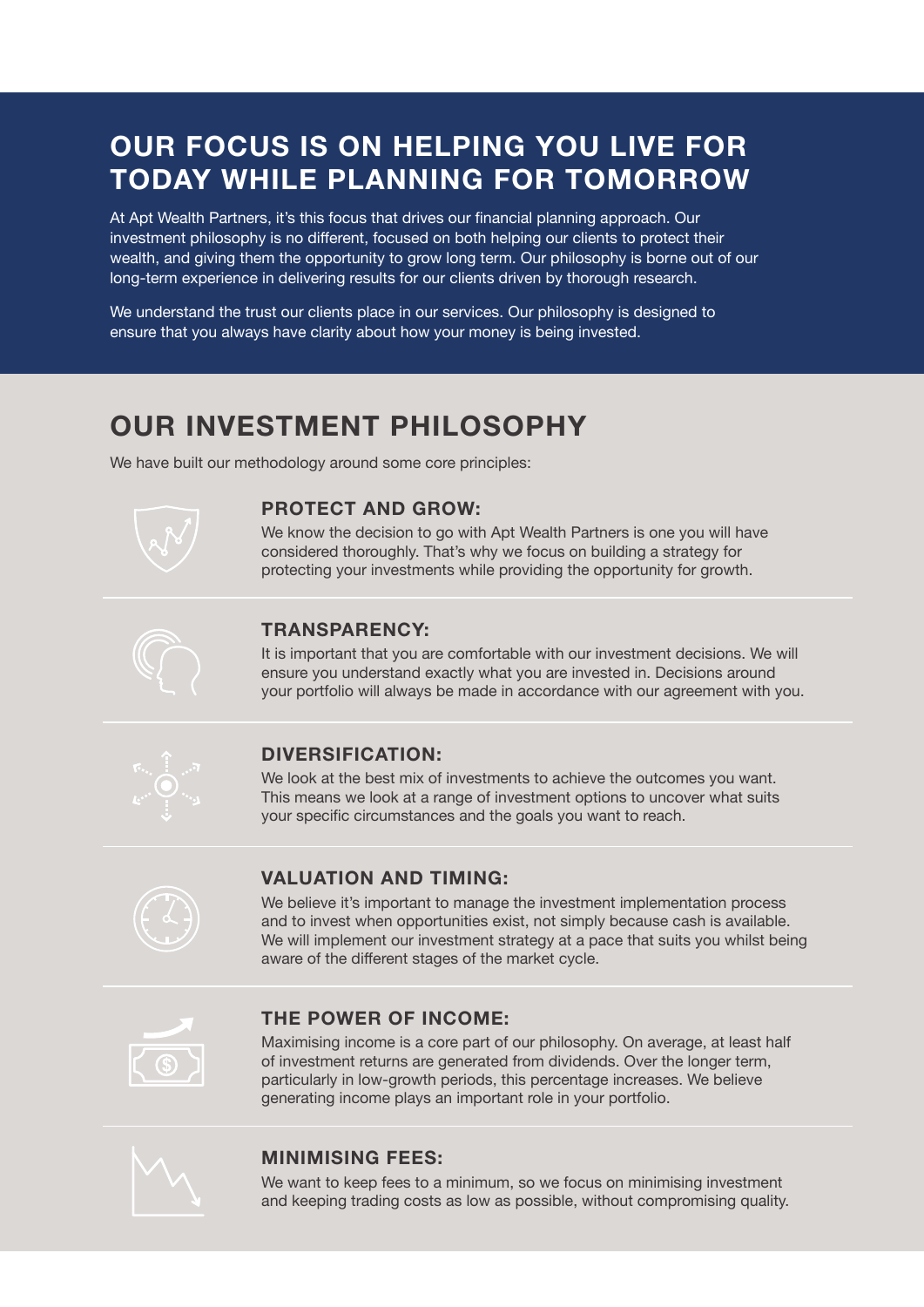# **OUR INVESTMENT PROCESS**

Using the core elements of our investment philosophy, we have developed an investment process that provides a repeatable approach to managing our client portfolios. Our process is tried, tested and proven, having been developed over thirty years.